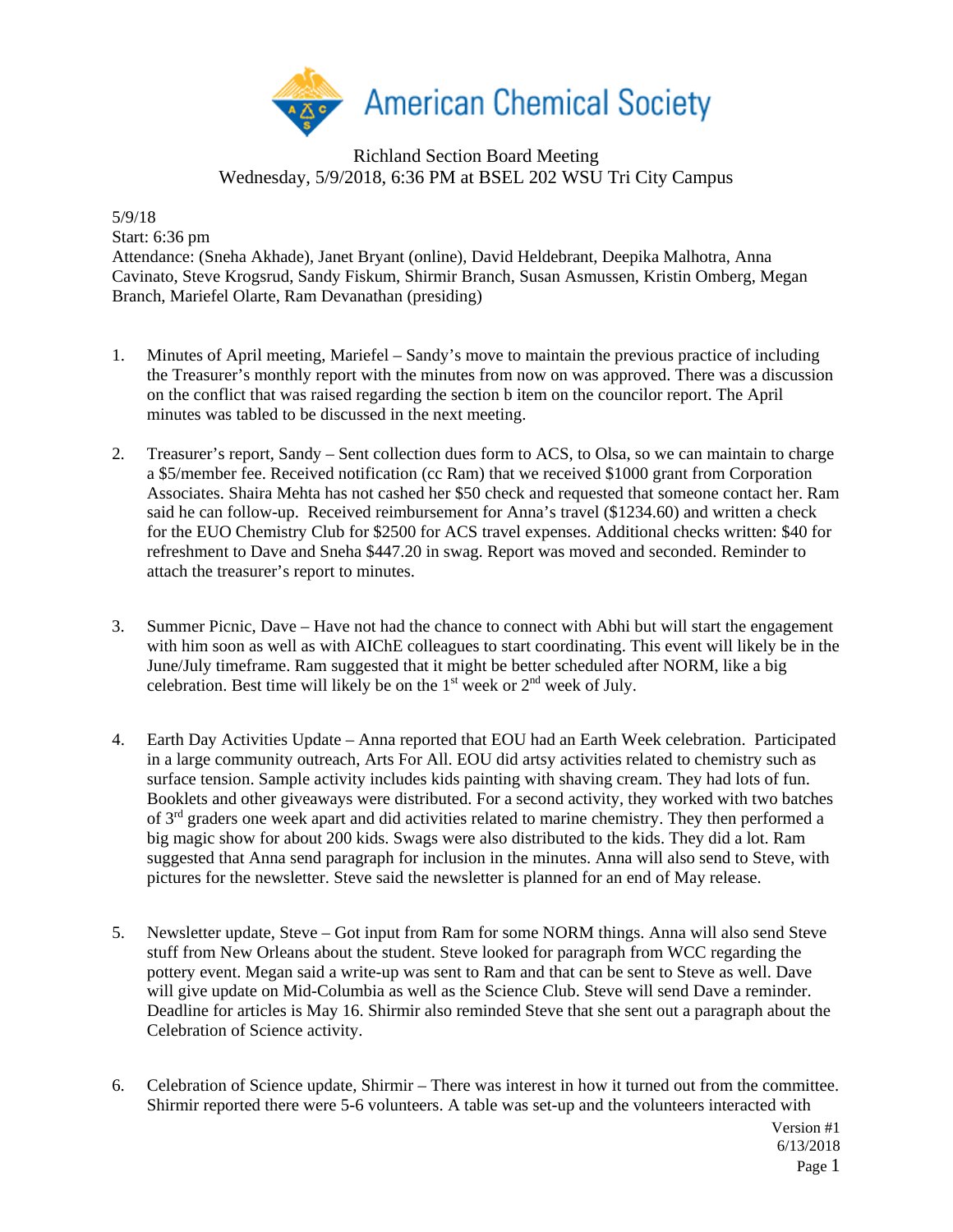

Richland Section Board Meeting

Wednesday, 5/9/2018, 6:36 PM at BSEL 202 WSU Tri City Campus

folks, emphasizing the marine sciences for Earth celebration. Booklets were given out. Swags received from Sneha and Susan were sent out as well. Spanish booklets from previous years were also available. We had a few Ocean's In A Bottle for kids to play with. All swags were given away (moles and microscopes). We advertised NORM and promoted WCC. Ram asked for pictures and Shirmir said those were sent also to Steve. Steve will check.

7. NORM Update, Dave – Committee for NORM has done a great job in preparation for the event and has almost all things in place, except for finishing the contract for the shuttles and location for the banquet. We are solvent, lots of fundraising. Potentially, there are 600 people attending, 399 abstracts. We are in very good shape for a very successful NORM. The weekly meeting is on-going until NORM starts. Then, we'll celebrate.

Steve mentioned that he distributed NORM canvas bags. Comments are that they are beautiful and that Steve did a great job. The 1998 one was still being used. 1998 was the last year we hosted NORM at CBC. Abstracts were no where near then at that time.

Ram noted that Geezerfest will be pretty special this year. We have a 70-year member, not just a 70 year old member. Dave said he will find out what is element number 70 in the periodic table. Ytterbium.

8. WCC update, Megan – Finalizing details on WCC luncheon and Badger Mt. hike and info will be sent to Janet for the NORM website. Ram noted that people should be warned that snakes might come out during the sunset hikes. Hike will start at 8:00pm. Is there a plan to make sure that no-one will get lost in a different trail? We have tour guides and a designated person going with each subgroup. One person from Geochemistry member who will give a brief talk at the top of Badger Mt. about geology and geochemistry of the area as well as getting people from the Ice Age Institute. WCC is also trying to get in touch with Bruce Bjonsted and George Lass. Ram suggested that we can have one person talking at the Lake Lewis marker to give a people a break. There was a question whether the 8pm is the start of the hike or pick-up. This needs to be resolved because there is a PNNL social before that.

Dave commented that the Publishing Summit went well. Discovery Hall is beautiful and will perfect for NORM. There will be some A/V that needs to be fine-tuned. Shirmir noted that talks were requested one day before so that talks can be all loaded. This might not be applicable to NORM because we have multiple computers. PNNL is not providing a laptop and PNNL laptop cannot be used. Expectation is each organizer and/or speaker have their laptop.

Meeting adjourned:  $\sim$  7:07 pm